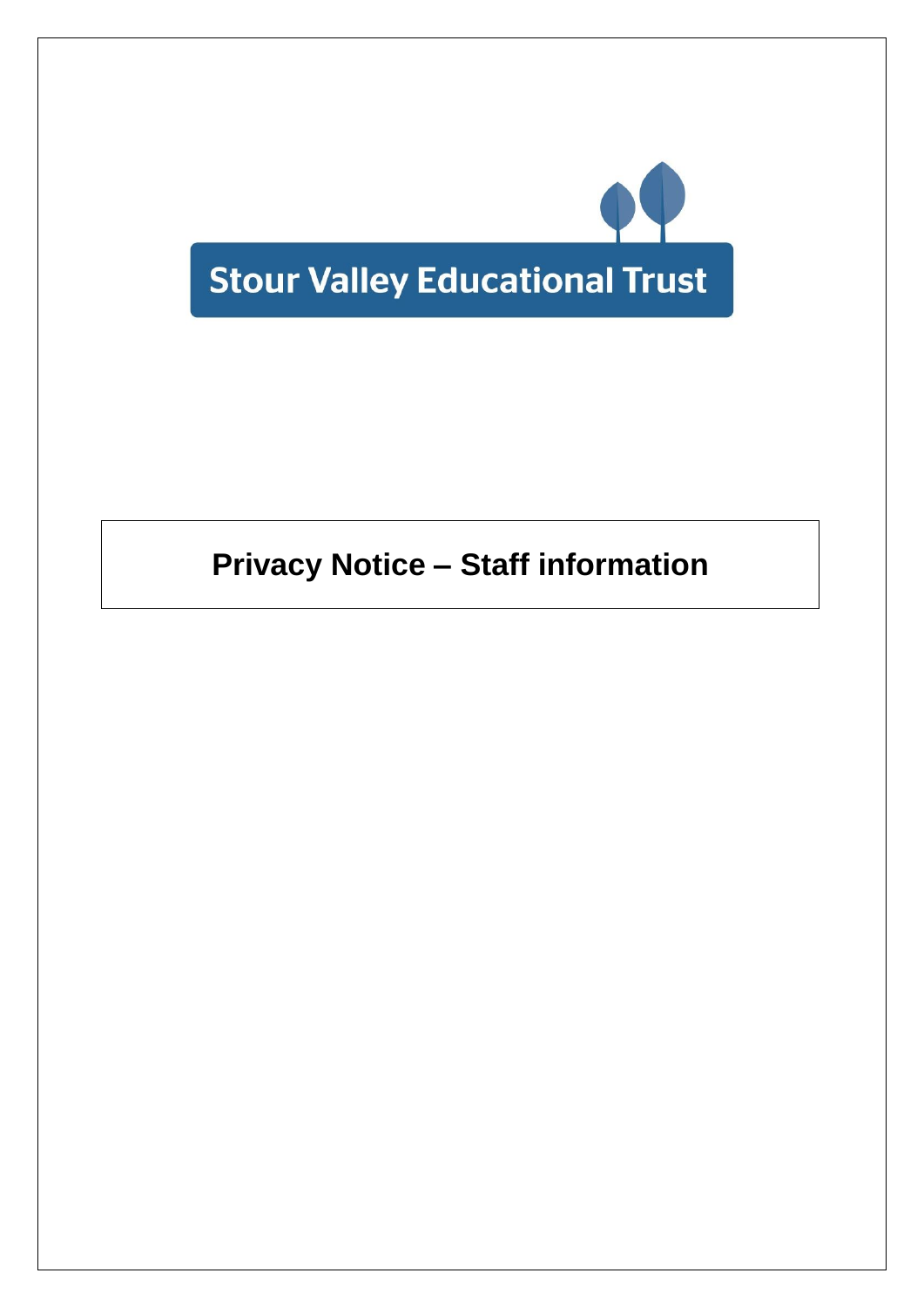# **Privacy Notice – Staff information**

# **(How we use school workforce information)**

## **The categories of school workforce information that we collect, process, hold and share include:**

- personal information (such as name, address, employee or teacher number, national insurance number)
- special categories of data including characteristics information such as gender, age, ethnic group
- contract information (such as start dates, hours worked, post, roles and salary information)
- work absence information (such as number of absences and reasons)
- relevant medical information
- qualifications (and, where relevant, subjects taught)

# **Why we collect and use this information**

We use school workforce data to:

- enable the development of a comprehensive picture of the workforce and how it is deployed
- inform the development of recruitment and retention policies
- enable individuals to be paid and other payments, such as pension contributions to be processed

# **The lawful basis on which we process this information**

We process this information under Article 6 of the General Data Protection Regulation (2018) where the data subject has given consent to the processing of his or her personal data for one or more specific purposes, processing is necessary for the performance of a contract or for the performance of a task carried out in the public interest. The processing of special categories of personal data will only take place if specific consent has been obtained.

# **Collecting this information**

Whilst the majority of information you provide to us is mandatory, some of it is provided to us on a voluntary basis. In order to comply with data protection legislation, we will inform you whether you are required to provide certain school workforce information to us or if you have a choice.

# **Storing this information**

We hold school workforce data, both in paper form and electronically, for the length of time recommended by the Information Records Management Service. Specific details are in the Records Management Policy.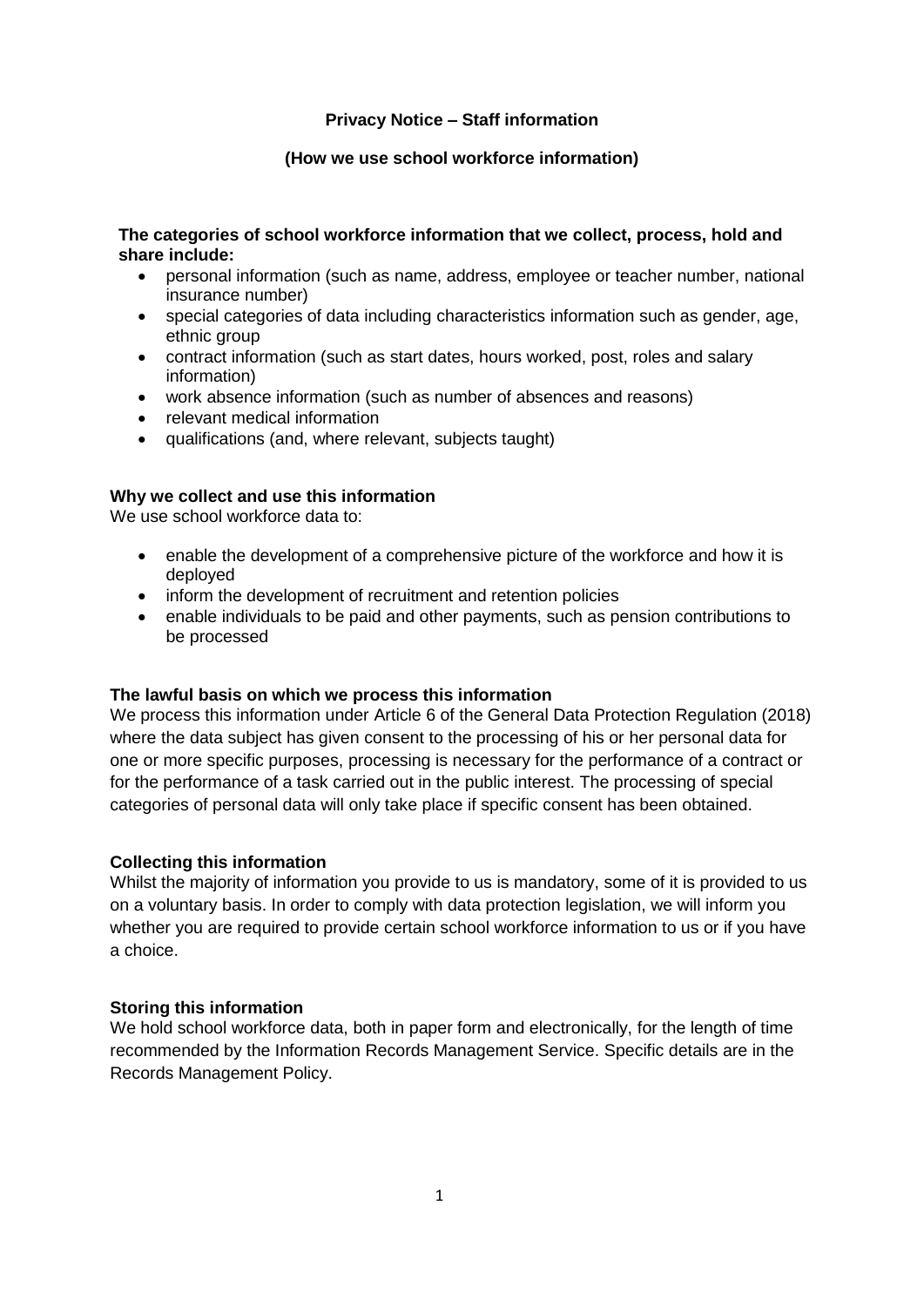## **Who we share this information with**

We routinely share this information with:

- HMRC
- the Department for Education (DfE)
- pension providers
- payroll provider
- within the Multi-Academy Trust

# **Why we share school workforce information**

We do not share information about workforce members with anyone without consent unless the law and our policies allow us to do so.

**Local Authority**We are required to share information about our workforce members with our local authority (LA) under section 5 of the Education (Supply of Information about the School Workforce) (England) Regulations 2007 and amendments.

**Department for Education (DfE)**We share personal data with the Department for Education (DfE) on a statutory basis. This data sharing underpins workforce policy monitoring, evaluation, and links to school funding / expenditure and the assessment educational attainment.

We are required to share information about our pupils with the (DfE) under section 5 of the Education (Supply of Information about the School Workforce) (England) Regulations 2007 and amendments.

# **Data collection requirements**

The DfE collects and processes personal data relating to those employed by schools (including Multi Academy Trusts) and local authorities that work in state funded schools (including all maintained schools, all academies and free schools and all special schools including Pupil Referral Units and Alternative Provision). All state funded schools are required to make a census submission because it is a statutory return under sections 113 and 114 of the Education Act 2005

To find out more about the data collection requirements placed on us by the Department for Education including the data that we share with them, go to

[https://www.gov.uk/education/data-collection-and-censuses-for-schools.](https://www.gov.uk/education/data-collection-and-censuses-for-schools)

The department may share information about school employees with third parties who promote the education or well-being of children or the effective deployment of school staff in England by:

- conducting research or analysis
- producing statistics
- providing information, advice or guidance